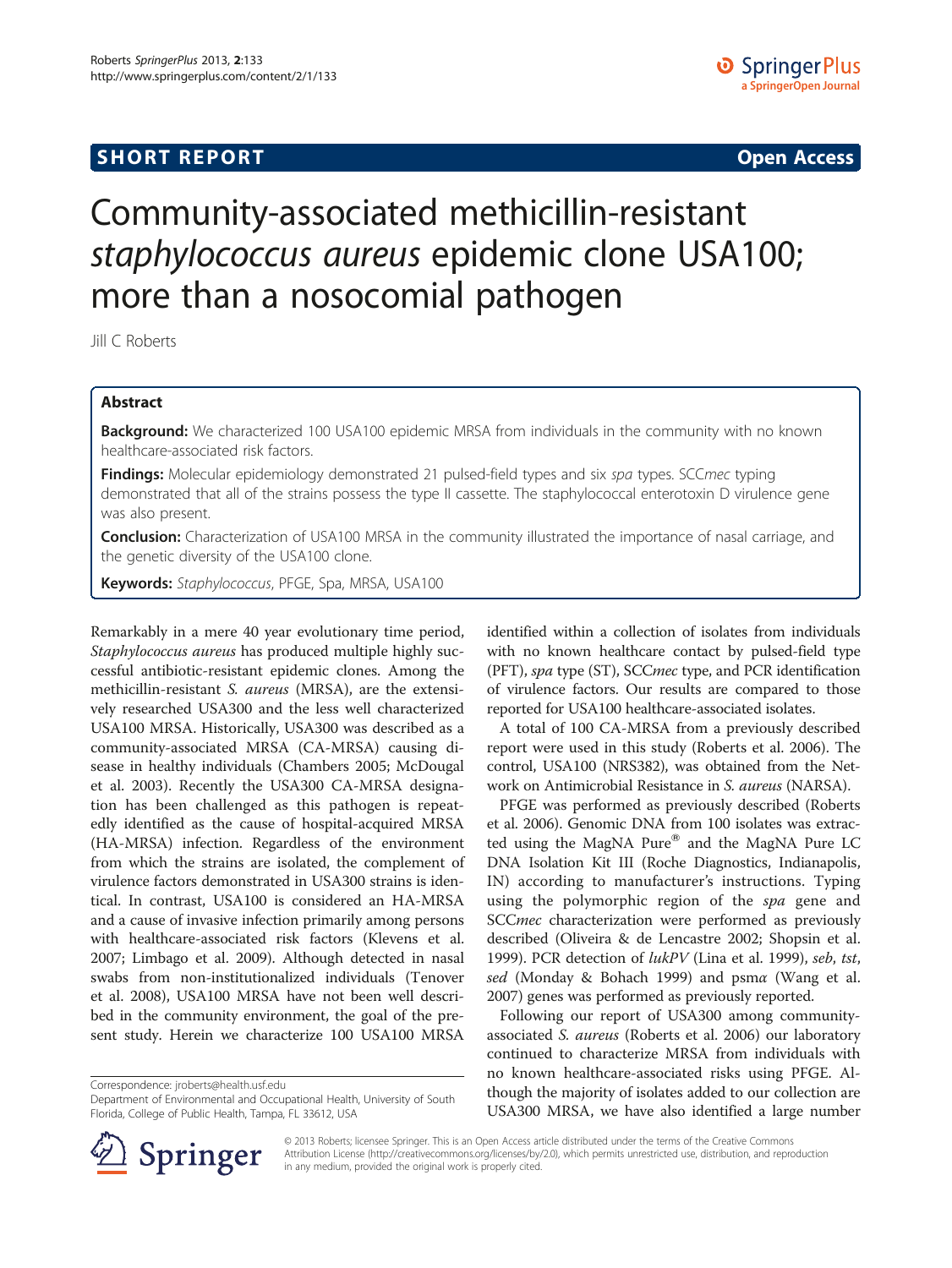<span id="page-1-0"></span>

of USA100 MRSA from the same population. Previous studies which have characterized USA100 strains primarily from healthcare environments by PFGE have demonstrated great diversity in the USA100 pulsed-field types (PFTs) (McDougal et al. [2003;](#page-2-0) Limbago et al. [2009](#page-2-0); Tenover et al. [2008\)](#page-2-0). Similarly, our study of communityassociated USA100 MRSA using PFGE illustrated substantial diversity among the strain patterns as represented by 21 PFTs for the 100 isolates (Simpson's discriminatory index = 0.920). Reportedly, USA100 MRSA preferentially classify in three PFGE patterns (40.7% of strains) among mostly hospital-associated isolates (Limbago et al. [2009](#page-2-0)). In the present study, the majority of community USA100 strains possess two PFTs (44% of strains) (Figure 1).

Nasal colonization studies have identified USA100 MRSA as the most common MRSA colonizing non-institutionalized individuals in the United States (Tenover et al. [2008](#page-2-0)). Characterization of these isolates is important in part because of the established link between S. aureus nasal carriage and staphylococcal disease. Tenover et al. specifically queried nasal strains and found 44.8% of isolates possess USA100 PFTs (Tenover et al. [2008\)](#page-2-0). In the present study we worked in the opposite direction querying first for USA100 PFTs then identifying etiology. Given the results of the aforementioned study, it is consistent that we found 47 isolates (47%) of our strains identified as USA100 were from nasal swabs (Table 1). Other common sources of USA100 MRSA were wound (27%) and blood samples (13%)

consistent with the prevalence of USA100 MRSA in invasive infections (Klevens et al. [2007](#page-2-0); Limbago et al. [2009\)](#page-2-0).

Previous studies have demonstrated USA100 MRSA are relatively uniform in SCCmec type and spa genes, typically containing SCCmec II and spa type 2 (TJMBMDMGMK) (McDougal et al. [2003;](#page-2-0) Limbago et al. [2009;](#page-2-0) Tenover et al. [2008](#page-2-0)). In rare cases, USA100 isolates have been identified which contain SCCmec IV (Tenover et al. [2008\)](#page-2-0). We performed SCCmec typing and determined that all of our community USA100 harbor SCCmec type II (Table 1). We then performed spa typing

|             | Table 1 Summary of results for 100 USA100 Epidemic |  |  |
|-------------|----------------------------------------------------|--|--|
| <b>MRSA</b> |                                                    |  |  |

|              | Molecular typing |                  | Virulence factor PCR  |          |            |
|--------------|------------------|------------------|-----------------------|----------|------------|
|              | <b>USA100</b>    | <b>SCCmec II</b> | spa type <sup>1</sup> | sed      | psma       |
| Nose         | 47               | 47               | 2,151                 | 45 (96%) | 47 (100%)  |
| Wound        | 27               | 27               | 2,586,C               | 26 (96%) | 27 (100%)  |
| <b>Blood</b> | 13               | 13               | 2.A                   | 12 (82%) | 13 (100%)  |
| Urine        | 4                | 4                | $\mathcal{P}$         | 3 (75%)  | 4 (100%)   |
| Other        | 4                | 4                | 2,151,B               | 3(75%)   | 4 (100%)   |
| Lung         | 3                | 3                | $\mathcal{P}$         | 3 (100%) | 3 (100%)   |
| Unknown      | $\mathcal{L}$    | $\mathfrak{D}$   | $\mathfrak{D}$        | 2 (100%) | 2 (100%)   |
| Total        | 100 (100%)       | 100 (100%)       | NA.                   | 94 (94%) | 100 (100%) |

 $\frac{1}{3}$  spa types identified for each disease etiology are listed. A-C are unknown spa<br>types types.